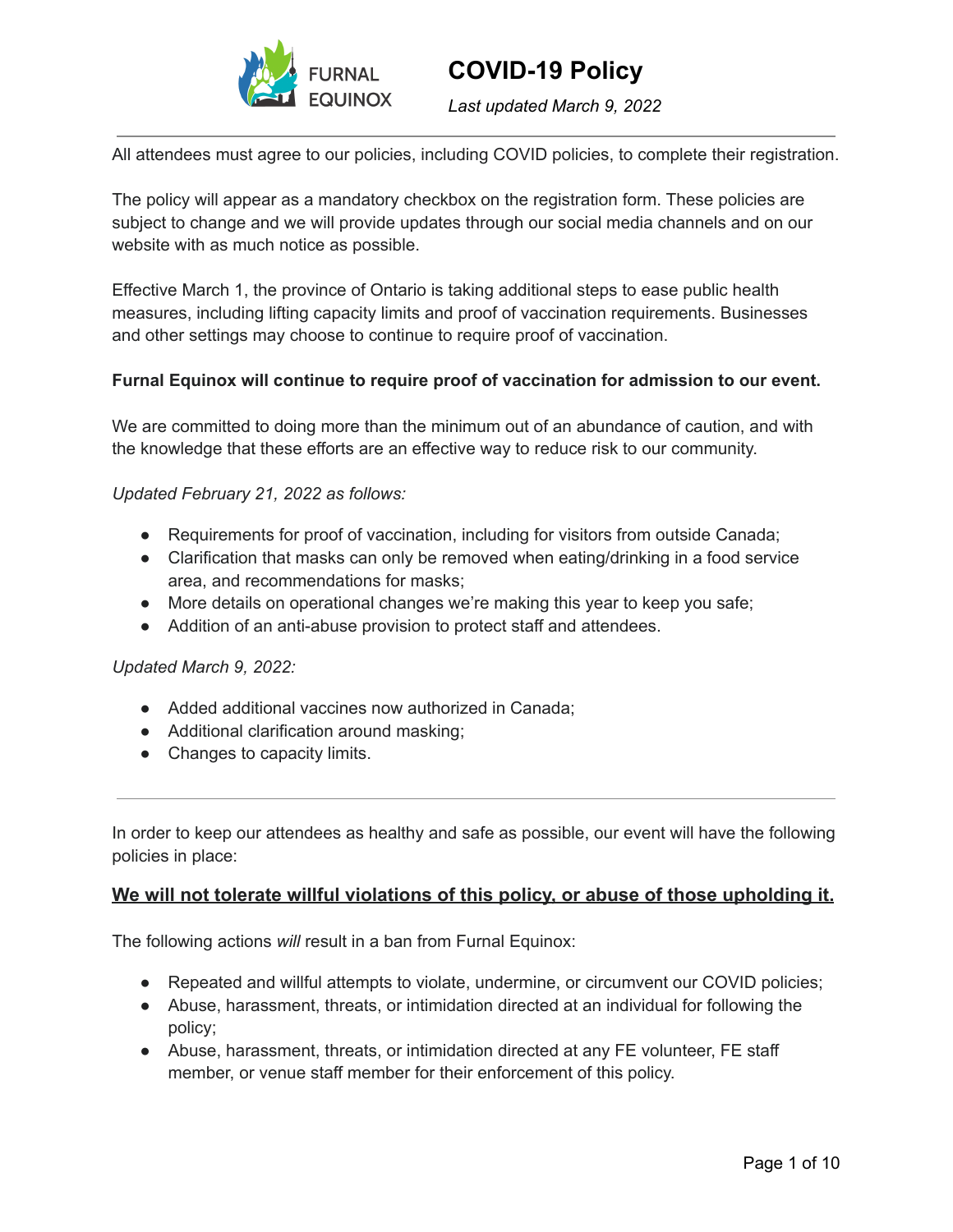

*Last updated March 9, 2022*

### **Attendees must be fully vaccinated prior to attending the convention.**

Proof of vaccination, with the final dose in the series received no later than March 3, 2022, will need to be provided to attend Furnal Equinox.

Westin staff will support Furnal Equinox in checking proof of vaccination at various locations. They will issue you a wristband, which you must wear on your wrist, another visible area, or on a lanyard to receive your registration badge.

Canadian residents must provide an enhanced [vaccination](https://covid-19.ontario.ca/proof-covid-19-vaccination) certificate<sup>1</sup> (on paper or digital) with a QR code, and show identification (e.g. driver's license, birth certificate, health card).

Vaccine certificates with QR codes are issued by all Canadian provinces and territories, and the Canadian Armed Forces.

Visitors from outside Canada must provide proof of vaccination (receipt or QR code) from their home country, and show their passport or NEXUS card as identification.

*Vaccines authorized by the [Government](https://travel.gc.ca/travel-covid/travel-restrictions/covid-vaccinated-travellers-entering-canada) of Canada:*

- Pfizer-BioNTech (Comirnaty, tozinameran, BNT162b2) 2 doses
- Moderna (Spikevax, mRNA-1273) 2 doses
- AstraZeneca/COVISHIELD (ChAdOx1-S, Vaxzevria, AZD1222) 2 doses
- Janssen/Johnson & Johnson (Ad26.COV2.S) 1 dose
- Novavax Nuvaxovid 2 doses
- Medicago Covifenz 2 doses

*Vaccines accepted by the Government of Canada for the purpose of travel to and within Canada - [please](https://travel.gc.ca/travel-covid/travel-restrictions/covid-vaccinated-travellers-entering-canada) see full list here:*

- Bharat Biotech (Covaxin, BBV152 A, B, C)
- Sinopharm BIBP (BBIBP-CorV)
- Sinovac (CoronaVac, PiCoVacc)

#### **Masks are required in all public spaces, including while in fursuit.**

Masks are required in the hotel and convention spaces at all times except as noted below. Fursuiters are also expected to wear masks — fursuit heads and other costume pieces are not

<sup>1</sup> Enhanced vaccination certificates / QR codes may also be issued to those who meet defined exemption criteria (e.g. their physician has submitted proof of medical exemption to their public health unit), or are participating in a vaccine clinical trial. Screeners and staff will not accept other medical documentation (e.g. an exemption letter from a physician).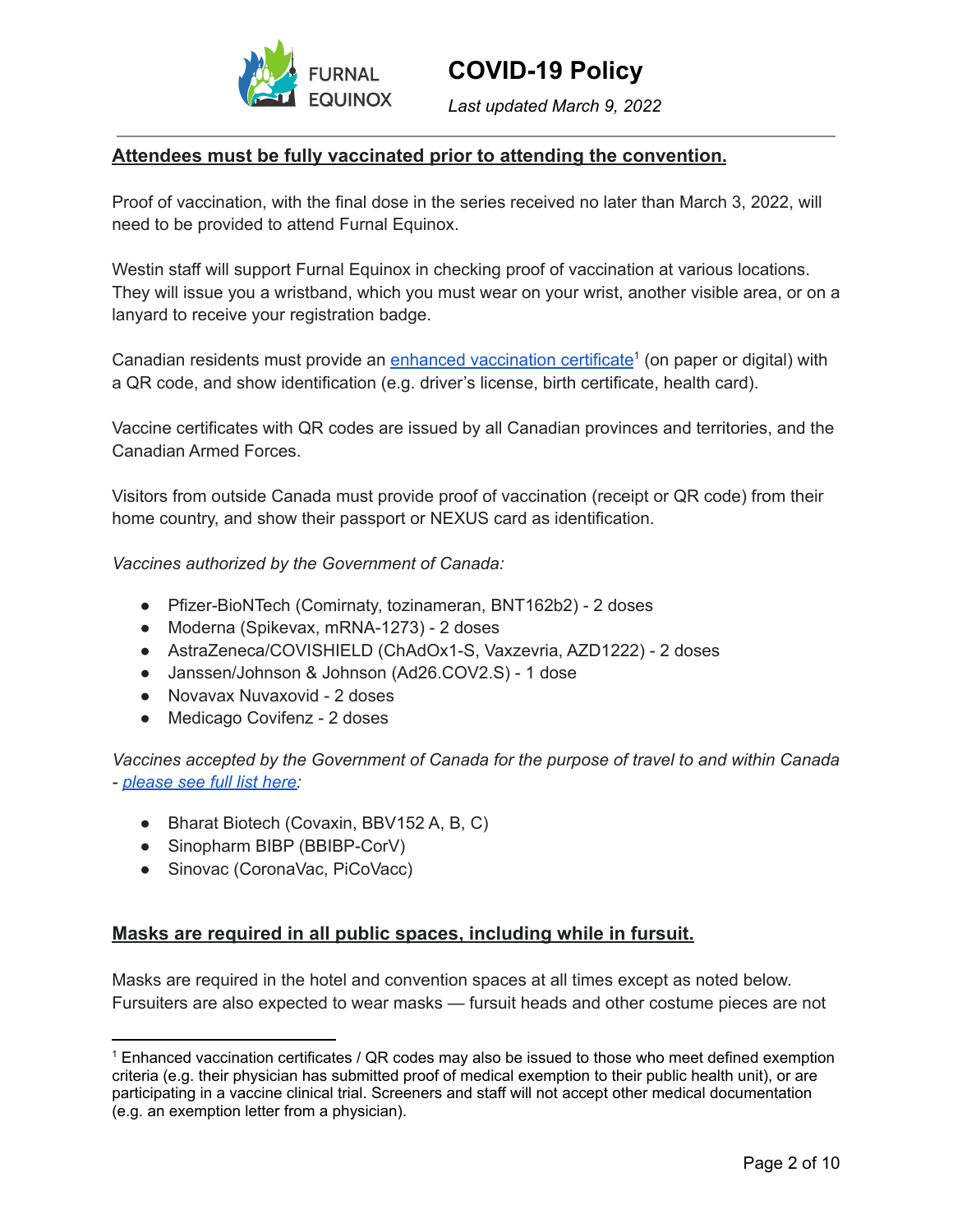

*Last updated March 9, 2022*

replacements for proper face masks.

Your mask must fit securely to the head and cover the mouth and nose. Face shields, neck gaiters, scarves, bandanas, and other items that don't fit securely are not acceptable on their own. Appropriate masks to use include N95 / KN95 respirators, medical masks (procedure or surgical masks), or non-medical masks.<sup>2</sup>

You may temporarily remove your mask when eating or drinking, or for other health and safety purposes (for example, administering medication). We ask you to keep your eating or drinking to food service areas (restaurants or convention-sponsored meals), designated eating areas (Dockside 2, tables in lounge, or soft seating in hotel), or water stations.

Performers at Opening and Closing Ceremonies, Dance Competition, Masquerade, and concert panels are permitted to remove their masks while performing or rehearsing, but must strictly maintain physical distancing of 2 meters at all times.

## **Capacity limits will be enforced.**

We will be making adjustments to convention spaces to follow social distancing guidelines. All event rooms, including dances, will be limited to **50%** of the posted room capacity.

Unless necessary for health and safety reasons, please respect these capacity limits and consider other options, like visiting at different times and participating in our programming through livestreaming (if available).

## **We will make other operational changes.**

Some of our usual practices will change to minimize risks to attendees:

- Protective barriers will be installed to protect you and attendee-facing staff at Registration, Dealers, and Operations.
- Our registration process is being revised to reduce queuing. Please follow signage and directions on site.
- Fans for drying and cooling will not be available in fursuit lounges. Face masks must still be worn in the lounge except when actively drinking water.
- Our Registration, Con Store, and Charity locations are discouraging use of cash. We encourage you to use credit or debit cards with contactless payment ("tap to pay"),

<sup>&</sup>lt;sup>2</sup> Government of Canada, "COVID-19 mask use: advice for community settings" [https://www.canada.ca/en/public-health/services/diseases/2019-novel-coronavirus-infection/prevention-ris](https://www.canada.ca/en/public-health/services/diseases/2019-novel-coronavirus-infection/prevention-risks/about-non-medical-masks-face-coverings.html) [ks/about-non-medical-masks-face-coverings.html](https://www.canada.ca/en/public-health/services/diseases/2019-novel-coronavirus-infection/prevention-risks/about-non-medical-masks-face-coverings.html)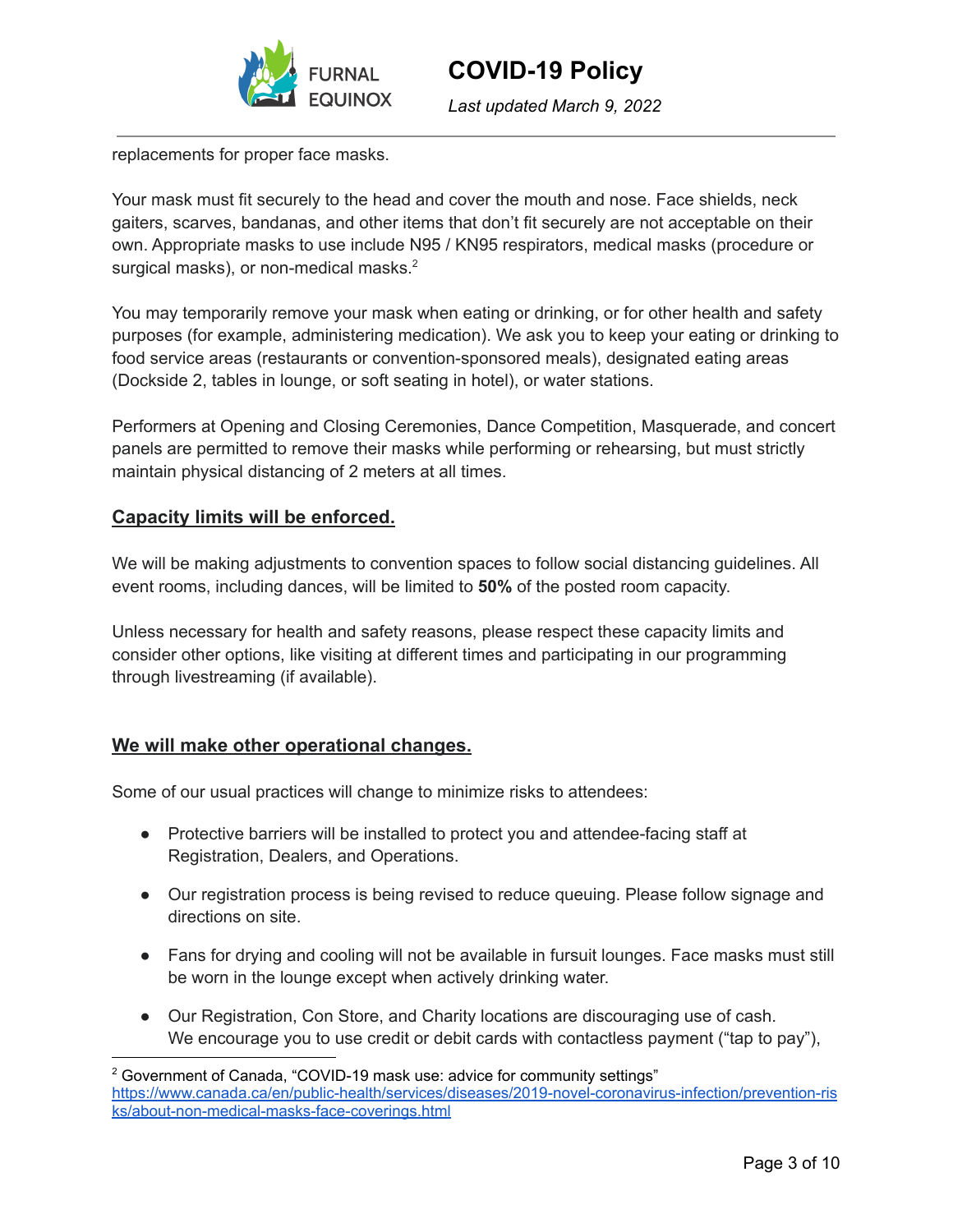

*Last updated March 9, 2022*

and donate to our charity online through our fundraising page. Individual vendors may choose to accept cash at their discretion.

# **Attendees with COVID-19 symptoms or positive test results at the convention must contact us.**

Prior to registering and at all times when entering convention space, attendees must be able to answer "No" to all of these questions:

- **- In the last 5 days, have you experienced any of these symptoms?** *Fever and/or chills; cough or barking cough (croup); shortness of breath; decrease or loss of taste or smell; muscle aches/joint pain; extreme tiredness; sore throat; runny or stuffy/congested nose; headache; nausea; vomiting; and/or diarrhea.*
- **- In the last 14 days, have you travelled outside of Canada and been told to quarantine?**
- **- Has a doctor, health care provider, or public health unit told you that you should currently be isolating (staying at home)?**
- **- In the last 5 days, have you tested positive for COVID-19?**
- **- Do any of the following apply?** *You live with someone who is currently isolating because of a positive COVID-19 test; you live with someone who is currently isolating because of COVID-19 symptoms; you live with someone who is waiting for COVID-19 test results*
- **- In the past 5 days, have you been identified as a "close contact" of someone who currently has COVID-19 or has symptoms of COVID-19?**

If you develop COVID symptoms at the convention, have a positive COVID test result, or you are informed that you have come into contact with someone diagnosed with COVID, please do not enter our convention space or attend any further programming at our event.

Contact us immediately at **covid@furnalequinox.com** or **1-855-46FURRY (1-855-463-8779)** and we will provide you with further instructions during or after the event. Please take a picture of your ID badge and any positive test documentation.<sup>3</sup>

Please self-isolate in your hotel room, or if you do not have a room at the hotel, return to your home with as little contact with others as possible, or follow your quarantine plan.

You must also tell your close contacts (including roommates) of your exposure. Please refer to the Ontario government's guidelines on "What to do if you've been exposed to [COVID-19](https://covid-19.ontario.ca/exposed)" for further details.

<sup>&</sup>lt;sup>3</sup> Attendees contacting us through this means are eligible for a prorated refund of their registration, upon presentation of proof of positive test.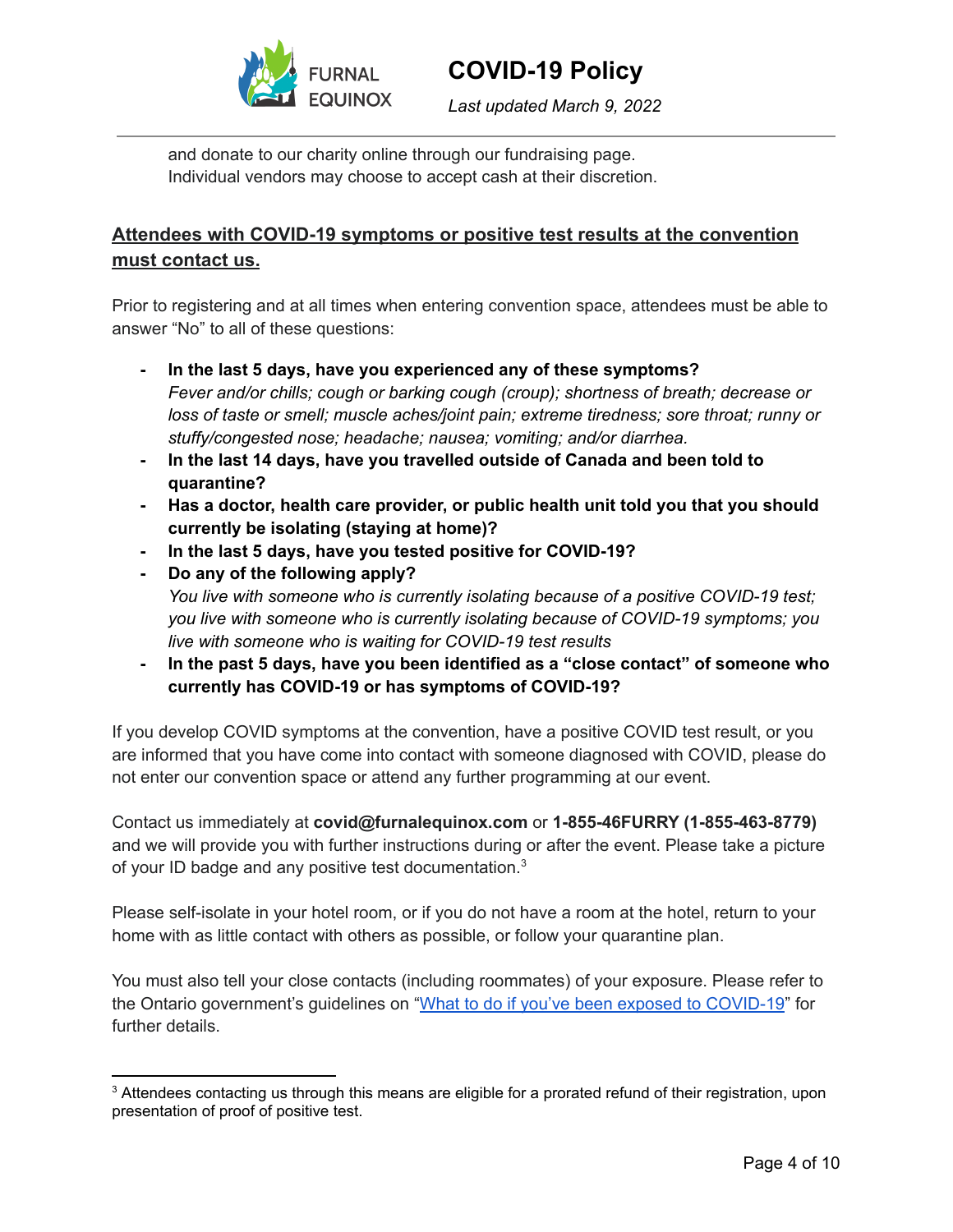

*Last updated March 9, 2022*

# **How to prepare for 2022**

### **Get vaccinated (and boosted)**

Vaccinations are widely available to the public, including to minors. Remember we are requiring all attendees to be fully vaccinated before attending the convention. The latest you should be fully vaccinated by is **March 3rd, 2022**.

If you are eligible for a booster dose (3rd dose), we encourage you to get it to enhance your protection against COVID-19.

#### **Practice wearing a mask**

Practice properly wearing over your mouth and nose and breathing with a mask on, as you will be required to wear a mask when in public spaces of the event. Fursuiters should practice wearing a mask under their fursuit head.

#### **Bring extra sanitation supplies**

While Furnal Equinox and the Westin Harbour Castle will provide public sanitation supplies (such as hand sanitizer), we encourage you to bring your own for personal use.

#### **Practice good personal hygiene**

Make sure to wash your hands on a regular basis, especially after touching anything in the common areas. You can do this by washing for 20 seconds with soap and warm water; or use hand sanitizer on a regular basis. You should also use clean/fresh masks wherever possible and dispose of soiled ones.

#### **Practice physically distant etiquette**

While furries love to gather up close, we need to maintain a safe distance of at least 2 meters apart when socializing. Always ask people outside your household for consent before any close contact or reduced distance. You should also do the same in your hotel room and in any other hotel rooms you may visit over the course of your stay.

#### **Research travel requirements from abroad**

If you're travelling from outside Canada, make sure you prepare for all checks and procedures that you need to follow while travelling. Learn more about Canada's [requirements](https://travel.gc.ca/travel-covid/travel-restrictions/covid-vaccinated-travellers-entering-canada) for entry, including the [ArriveCAN](https://travel.gc.ca/travel-covid/travel-restrictions/covid-vaccinated-travellers-entering-canada) app.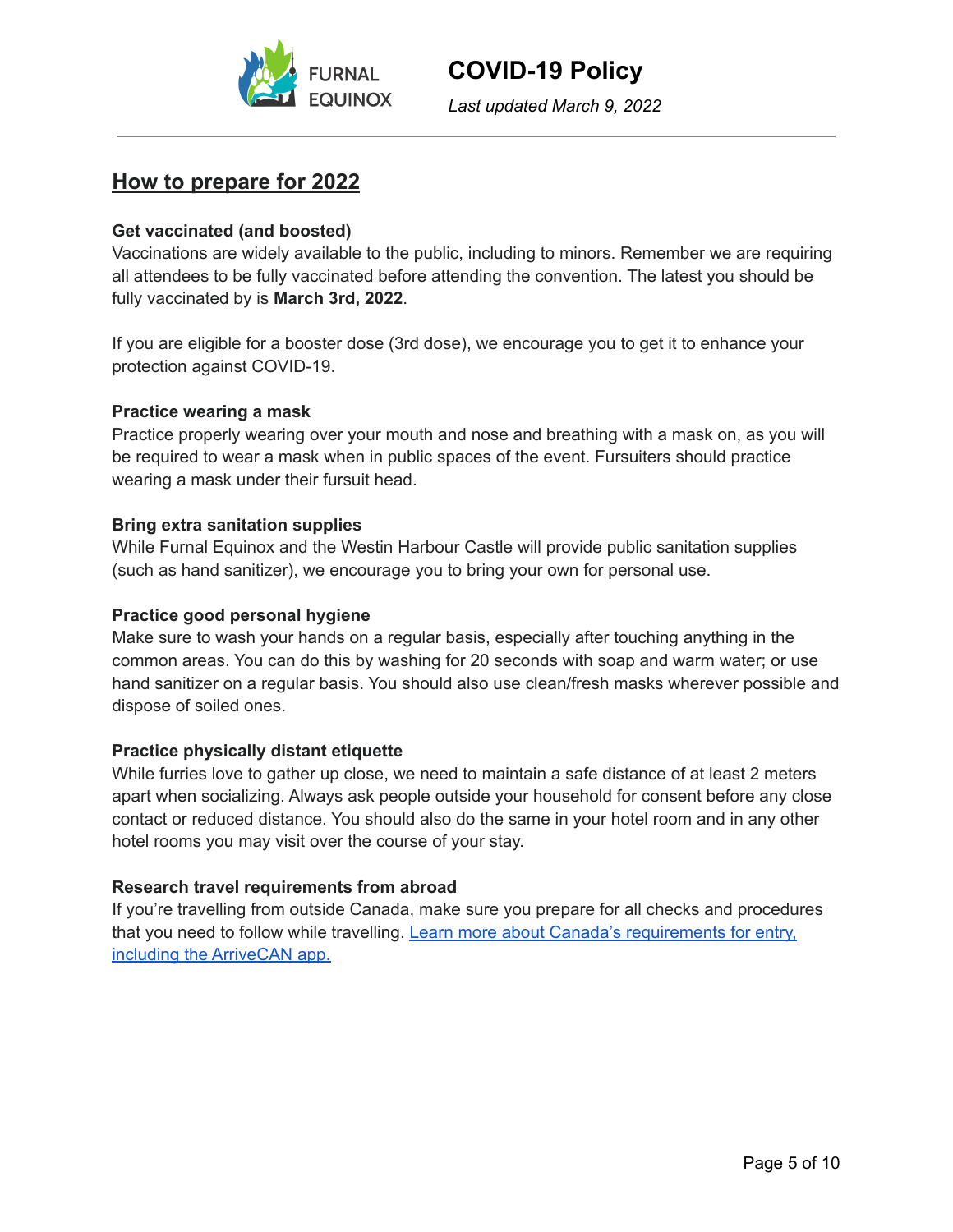

*Last updated March 9, 2022*

#### **If you're not comfortable, let us know**

We are happy to support anyone who does not wish to attend this year's convention.

- Attendees for FE 2020 received a coupon code for registration in 2022. If you have not used it, it will be honoured in 2023.
- If you have registered for FE2022, you can request a refund up until March 3, 2022, or request a rollover of your registration to 2023.

#### **Stay informed with Furnal Equinox**

Don't forget to follow our official channels on **[Twitter](https://twitter.com/FurnalEquinox)**, **[Facebook](https://www.facebook.com/FurnalEquinox)**, and **[Telegram](https://t.me/furnalequinox) [Announcements](https://t.me/furnalequinox)** where we will be sharing all updates.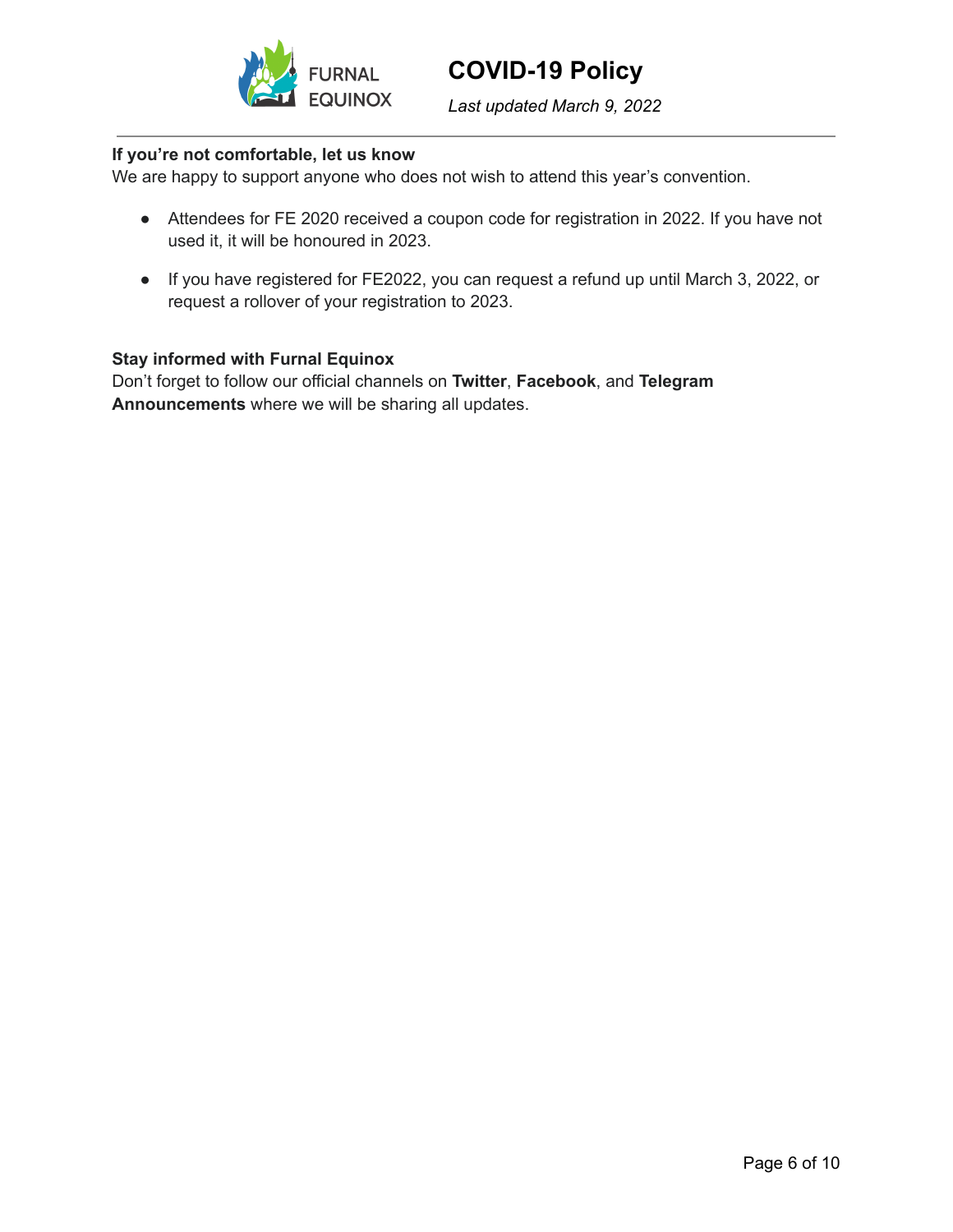

*Last updated March 9, 2022*

# **Frequently Asked Questions**

### **General**

### **What's the likelihood of COVID-19 at FE 2022?**

While we are planning to prevent spread as much as we can, we aren't able to guarantee that Furnal Equinox 2022 will be 100% COVID-free. There are many factors outside our control. That's why we're relying on every attendee to do their part to follow all of our policies so we can have a successful convention while staying safe.

#### **How often can we expect policies and guidelines to change?**

We will be updating all content and information regarding COVID-19 policies and guidelines when changes are made, whether they come from our team or government updates. We'll be updating this page as well as sending out messages through email and social media channels.

### **What else is Furnal Equinox doing to minimize the risk of COVID-19?**

We will be implementing additional sanitation and preventative measures in high-traffic and high-contact areas, including areas such as Registration, Dealers Den, Lounge, and panel rooms. We will be working closely with our venue to clean and refresh all rooms and spaces on a frequent basis.

#### **In the event FE 2022 is postponed/cancelled again, what will happen?**

We hope we won't need to, but in the event the 2022 in-person event doesn't happen, we will continue to roll over registrations and provide support and instructions on how to change or cancel other bookings if necessary.

#### **Registration**

#### **What does this mean if I rolled over my registration from 2020?**

All attendees with roll over registrations from 2020 received an email with a coupon code with instructions to register for FE 2022. If you did not receive the coupon, please let us know at [registration@furnalequinox.com](mailto:registration@furnalequinox.com). Coupon codes fully honour pre-registration pricing only.

**I cannot/do not feel comfortable attending FE 2022. Can I rollover my registration?** If you did not use a coupon code from your 2020 registration, the code is valid for 2023. There is no need to email Registration.

If you registered for 2022 and wish to request a rollover, email [registration@furnalequinox.com](mailto:registration@furnalequinox.com) up until March 13, 2022.

#### **Can I request a refund on my registration?**

We will be processing refund requests for FE 2022 up until March 3rd, 2022. After that date, we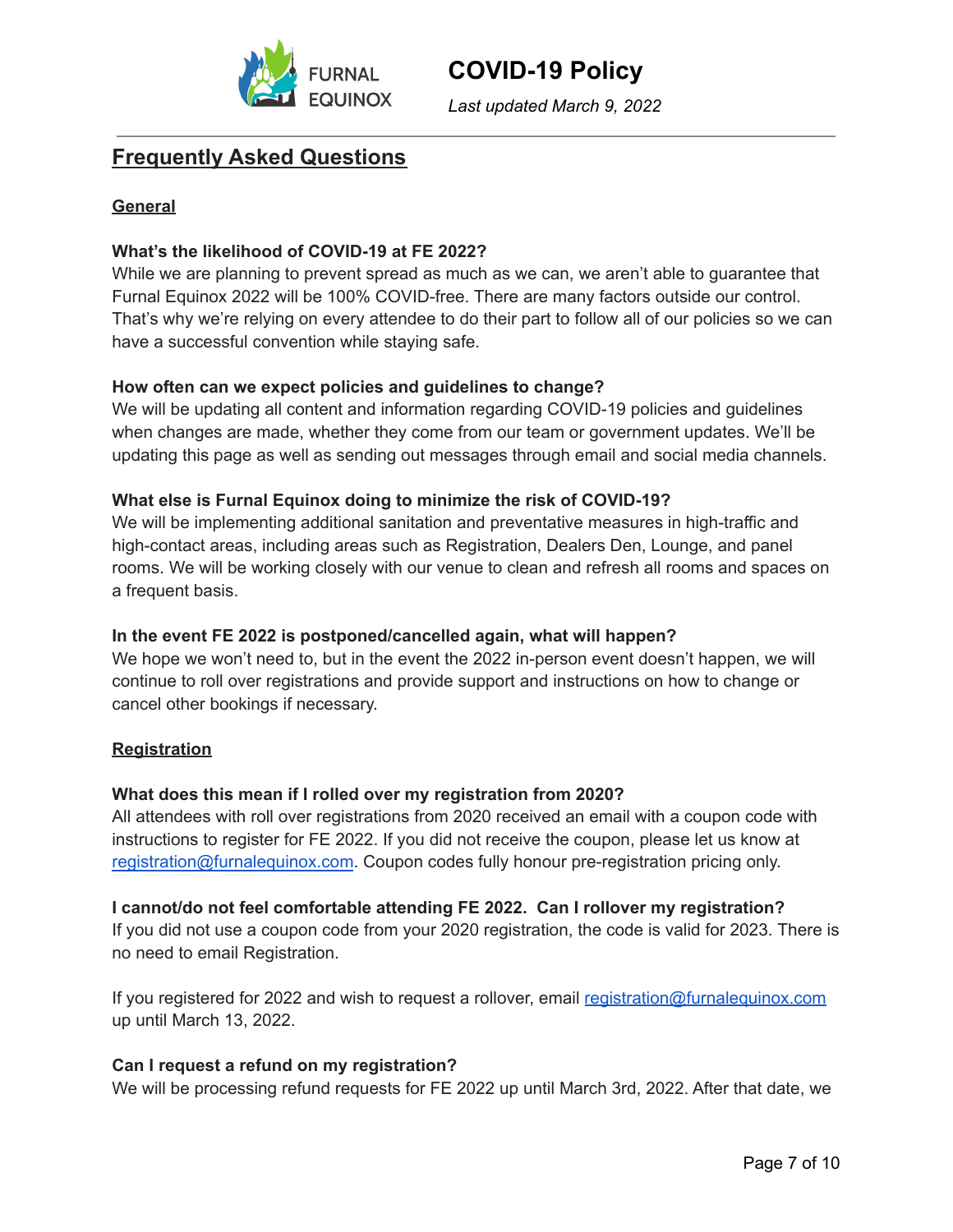

*Last updated March 9, 2022*

will only offer rollovers of registration to our 2023 event.

### **What are the policies for minors related to these restrictions?**

We are allowing minors to attend our 2022 in-person convention, provided they are fully vaccinated. Minors of ages between 5 and 14 must be fully vaccinated by the time of convention, and must have a chaperone and all applicable permission forms. Minors between 15 and 17 must have all applicable permission forms, but do not require a chaperone.

Minors younger than 5 are not permitted at this time.

#### **Vaccines & Masks**

#### **What kind of proof is needed for vaccinations?**

Canadian citizens and residents must present an enhanced vaccine certificate (with a QR code), as well as ID such as a driver's license, health card, passport, or other photo ID. Vaccine certificates with QR codes are issued by all Canadian provinces and territories, and the Canadian Armed Forces.

Visitors from outside Canada must provide a vaccination passport with a QR code or receipt from their home country, and show their passport or NEXUS card as identification.

#### **How can I get vaccinated for COVID-19?**

COVID-19 vaccines are widely available. We recommend checking with your local public health unit for specifics, but here are a couple of resources we recommend:

- To book a vaccine through Ontario's vaccine portal, click [here](https://covid-19.ontario.ca/book-vaccine)
- Book through [Shoppers](https://www1.shoppersdrugmart.ca/en/health-and-pharmacy/covid-19) Drug Mart, [Rexall](https://www.rexall.ca/covid-19/vaccines), or other pharmacy locations near you
- <https://vaccinehunters.ca/> for other locations in Canada

### **I do not wish to be fully vaccinated or wear a mask while in convention or public spaces, can I still attend?**

If you choose not to be vaccinated or follow the mandatory mask policy, you will not be able to participate in our in-person event this year. Our top priority is to make sure our attendees are as safe as possible while enjoying our convention.

### **For medical reasons, I cannot receive a COVID-19 vaccine. How can I submit a request for a medical exemption?**

For those who have a legitimate medical reason for not receiving a vaccine, Ontario has a process for physicians to submit documentation to the local public health unit. Once approved, attendees receive a digital QR code that fulfills the "proof of vaccination" requirements. We require exemptions to be submitted through this process. Our team will not handle other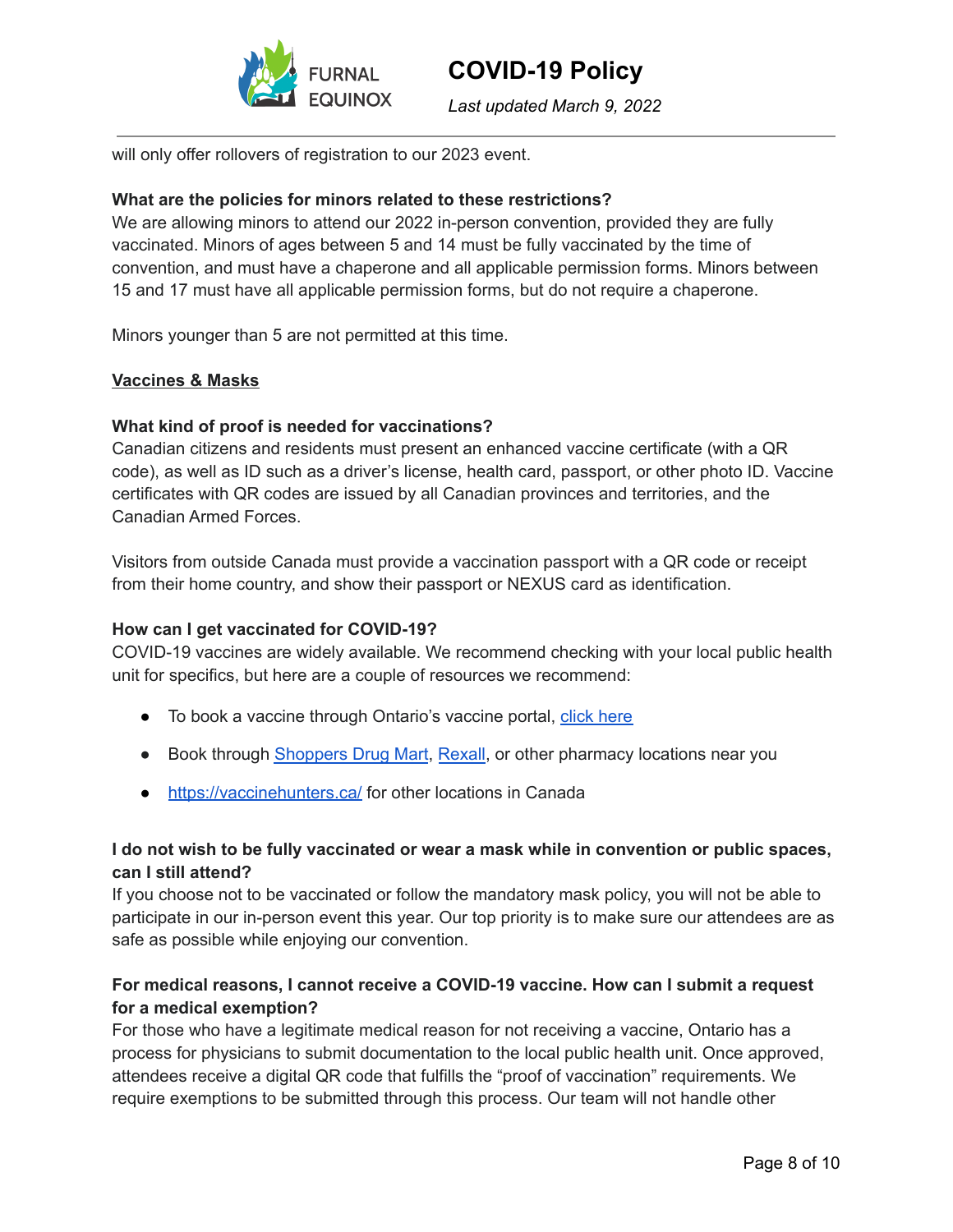

*Last updated March 9, 2022*

requests or documentation presented at the convention.

We realize this may limit some attendees, however we are particularly interested in the safety of those attending our convention. We invite you to participate in our virtual events this year and plan to review this policy for future events when public health guidelines allow.

Please be advised that if you are planning to visit from outside Canada, you will not be admitted to Canada if you are not fully vaccinated.<sup>4</sup>

## **For medical reasons, I cannot wear a mask. How can I submit a request for a medical exemption?**

Attendees who cannot wear masks are asked to please reconsider attending our in-person event at this time. We realize this may limit some attendees, however we are particularly interested in the safety of those attending our convention. We invite you to participate in our virtual events this year and plan to review this policy for future events when public health guidelines allow.

In-person attendees *are* permitted to temporarily remove their mask for health and safety reasons (e.g. to administer inhalers or medication as they may require, or minor medical distress), so long as it does not disrupt others.

If you are attending our in-person event and require accommodations, you may note it when you register online, or you can contact our Accessibility Department in advance of the event.

## **Do I need to bring a negative COVID-19 test result to the convention?**

No, we do not require a negative COVID-19 test result to attend. However, we recommend actively self-monitoring your symptoms. Please do not attend the convention if you do not feel well.

If you are travelling from outside Canada, you will need to show proof of a negative test to enter the country. Please see the [government](https://travel.gc.ca/travel-covid) of Canada website for details.

#### **Can I get a COVID test at the convention? Where can I get tested?**

Testing will not be available on-site. Publicly-funded COVID-19 PCR testing is presently limited in Ontario to individuals in high-risk settings.

Starting February 9, the Ontario government has started distributing rapid antigen test kits for home use throughout the province. Learn more on how to obtain a kit on their [website.](https://www.ontario.ca/page/rapid-testing-home-use)

If you are an international traveller and the next country you travel to (whether your home country, or a third country) requires testing for entry, we recommend that you book a test well in

<sup>4</sup> <https://travel.gc.ca/travel-covid/travel-restrictions/answers/foreign-not-travel-exempt>